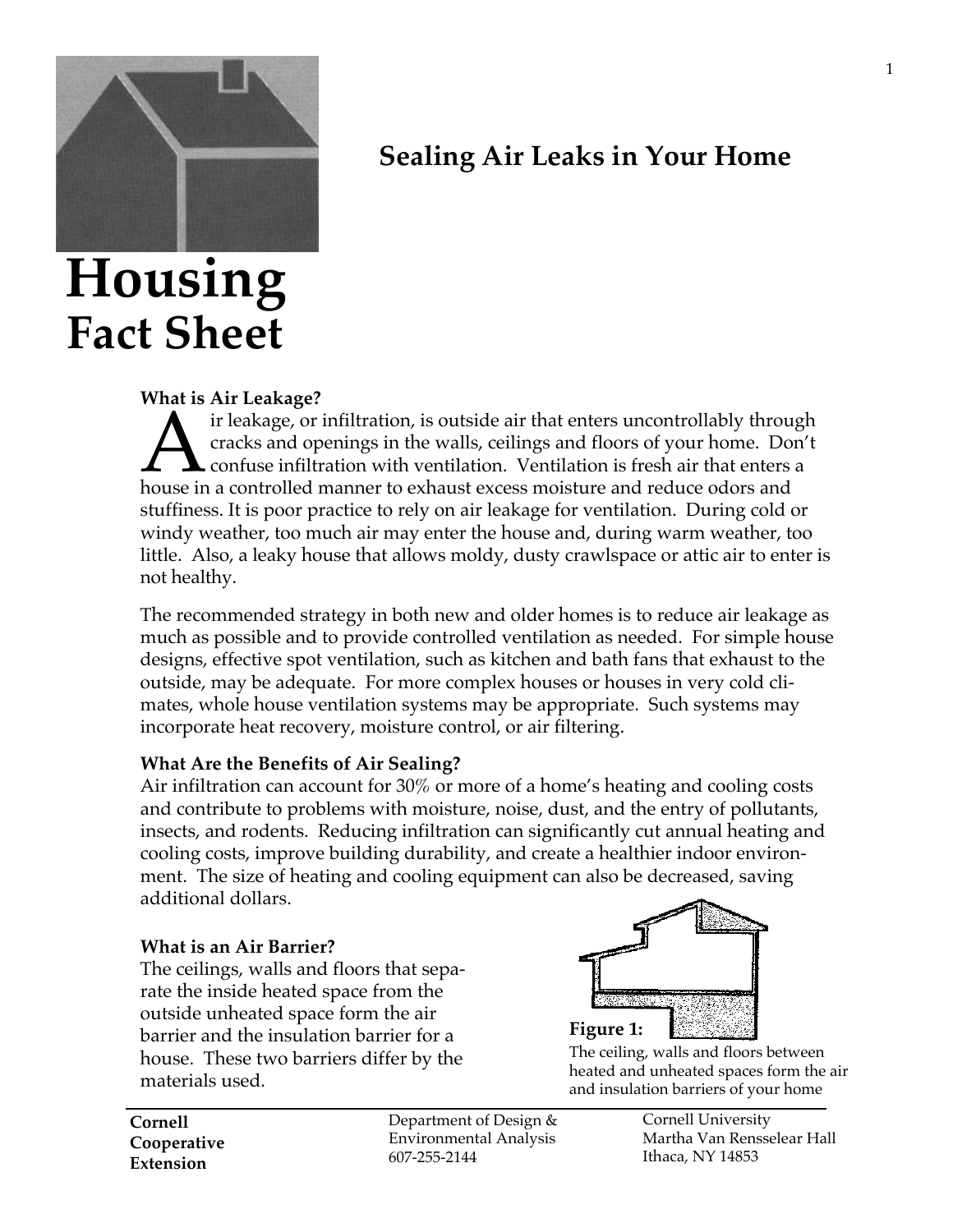For most homes, the sheet goods that form the ceiling, walls, and floor (such as drywall, wood sheathing, and floor decking) are effective at stopping air leakage. However, there are often cracks where walls meet floors and ceilings. This is especially true in older houses. Also, ceilings, walls, and floors have had holes cut into them during the construction process to provide access for wiring and piping. While the best time to plug these holes and cracks is during the initial construction of a house, this often is not done. So it is a good idea to spend some time looking for and sealing holes and seams with durable caulks, weatherstripping and foam sealant.

#### **Most Insulation Products Do Not Block Air Flow**

Certain types of insulation, such as dense-packed cellulose and certain foams, can be effective at reducing air flow as well as heat flow. But most homes are insulated with low density spun glass or cellulose insulation products<sup>1</sup>. While these types of insulation products work well to block conductive heat loss (the flow of heat through solid materials) they do not work well to block convective heat loss (the flow of heat through a fluid substance-air or water). So any time heated indoor air or cold outdoor air comes into direct contact with your home's insulation, you will lose significant amounts of heat. This is why it is important to look for and plug cracks and holes in the heated and unheated side of walls, floors, and ceilings. This Fact Sheet will list the likely places in a home to look for such air leaks. It will also provide information about air sealing products and methods.

#### **Diagnostic Tools**

If you hire a contractor to seal air leaks in your home, be certain he/she has the proper diagnostic equipment to ensure that air sealing is done effectively. This requires the use of a blower door. A blower door consists of an adjustable panel and a powerful fan. The panel is fitted into the exterior door opening of the house. The fan pulls air out of the house and special equipment is used to measure the air pressure difference between indoors and outdoors. The tightness or leakiness of the house is determined by the pressure differences.



#### **Can You Do The Work Yourself?**

A very thorough and exhaustive search for all air leaks would require the services of an air sealing, insulation and home performance contractor. But most homeowners are capable of inspecting the attic and basement areas of their homes and sealing any holes and cracks located in those spaces. You don't have to find and plug every hole and crack to reduce your heating bill. Just plugging larger holes will save you money. If you do decide to hire a professiona, be certain he/she has the appropriate diagnostic equipment to do a thorough job (see box).

1 For a thorough description of insulation products and materials see the Housing Fact Sheet, *Insulation Check-Up*, available from your local Cornell Cooperative Extension office.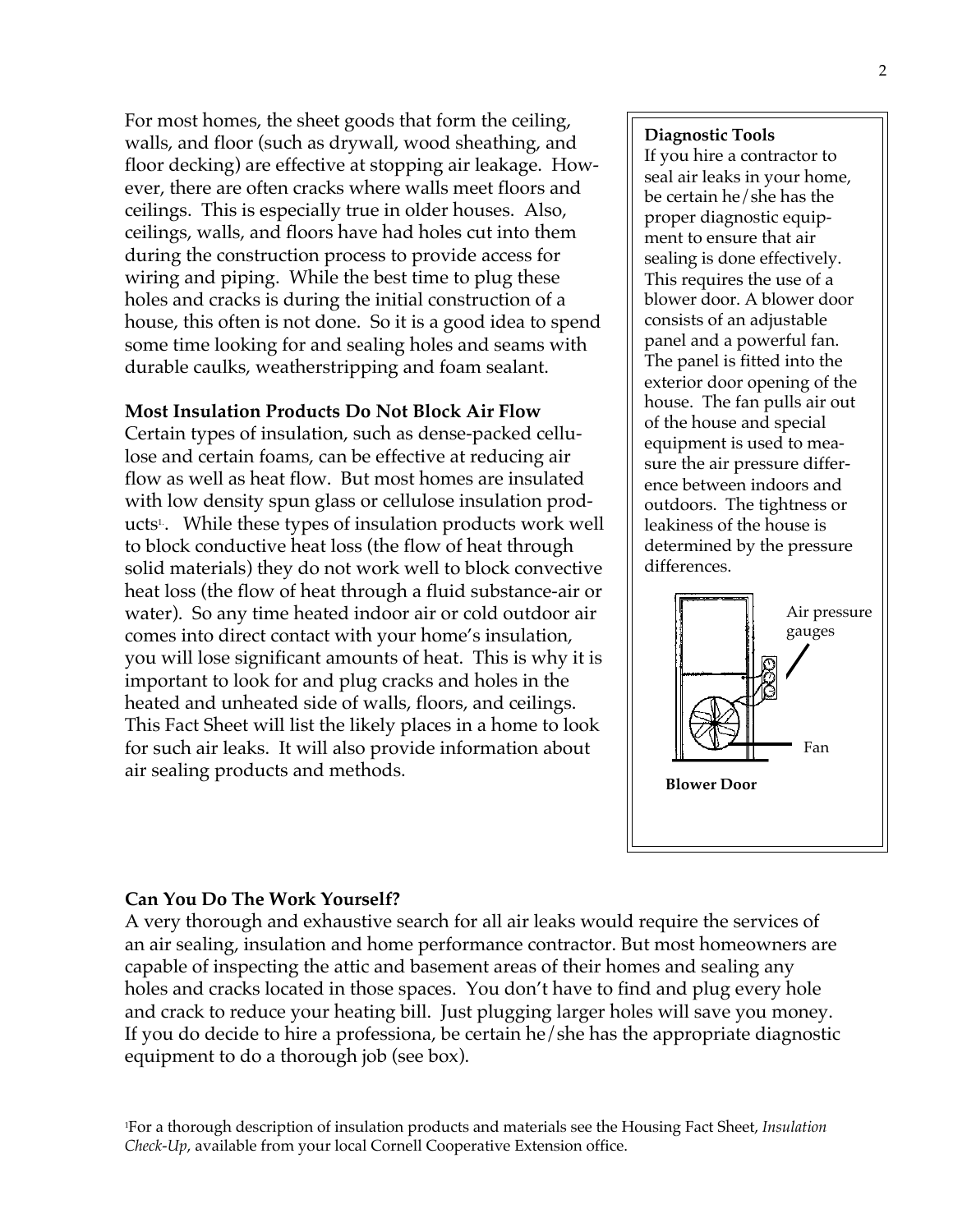#### **What Are The Priorities For Air Sealing?**

Although small cracks around windows and doors contribute to air leakage, the biggest holes are often located in the attic, crawlspace, or basement. Below is a list of areas in your house to check for air leaks.



**Figure 2:**

#### **What To Check in The Attic**

#### **Pipes and wires that extend through the ceiling**

Bathrooms and kitchens typically have plumbing vent pipes that extend through the ceiling (usually these vent pipes are buried in a wall cavity so you can only see them in the attic). Seal gaps around pipes with backer rod (see box on page 8 for a description of various air sealing products).

#### **Attic access doors and pull-down stairs**

Make attic access doors and stairs airtight using latch bolts and weatherstripping. Add a rigid insulation layer to the back of access doors and add an insulated cover to the top of attic pull down stairs.

#### **Internal Chimneys**

This is another common source of air leaks into the attic. Most chimneys have open space around them because fire codes require that no combustible materials can be within 4" of a masonry chimney. Bridge gaps with sheet metal and fill bridged area with high temperature sealant.

#### **Intersection of partition top plates with attic**

If you want to do a very thorough job, check every inch of partition top plates and seal if needed. Even a gap of 1/16 inch along the top plate can allow significant amounts of heated air to escape into the unheated attic.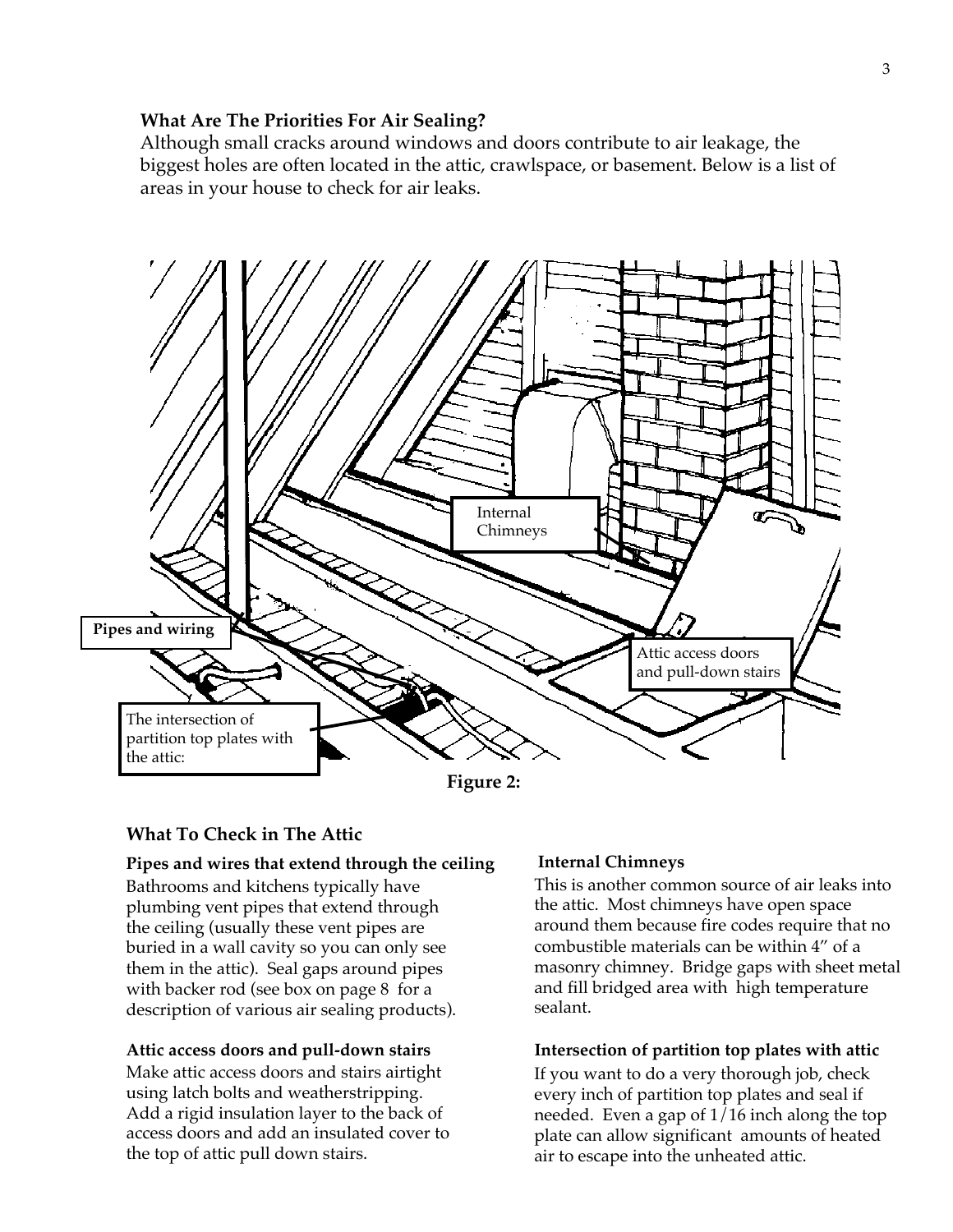#### **Other Attic Areas to Check**

• Kitchen Soffits (see Figure 3):

The area above kitchen cabinets (often called the soffit or valance) is notorious for being a very leaky component in ranch style homes. The space enclosed by the soffit is often open to the attic and between the individual wall framing components. This lets heated indoor air escape to the attic and allows cold air from the unheated attic to enter the house. An easy method for air sealing this area is to stuff plastic bags with cellulose insulation, then stuff the bags in the appropriate areas (see Figure 3).



#### **Figure 3: Kitchen Soffit**

Source: *Home Energy*; May/June 1998, p. 19

As you can see from this diagram, the space enclosed by the valance is not easily accessible. Sometimes this space can be accessed from the attic. Gaining access may even require temporarily removing the valance board. If you are not comfortable with home repair projects, it is best to leave air sealing of these type spaces to the professionals.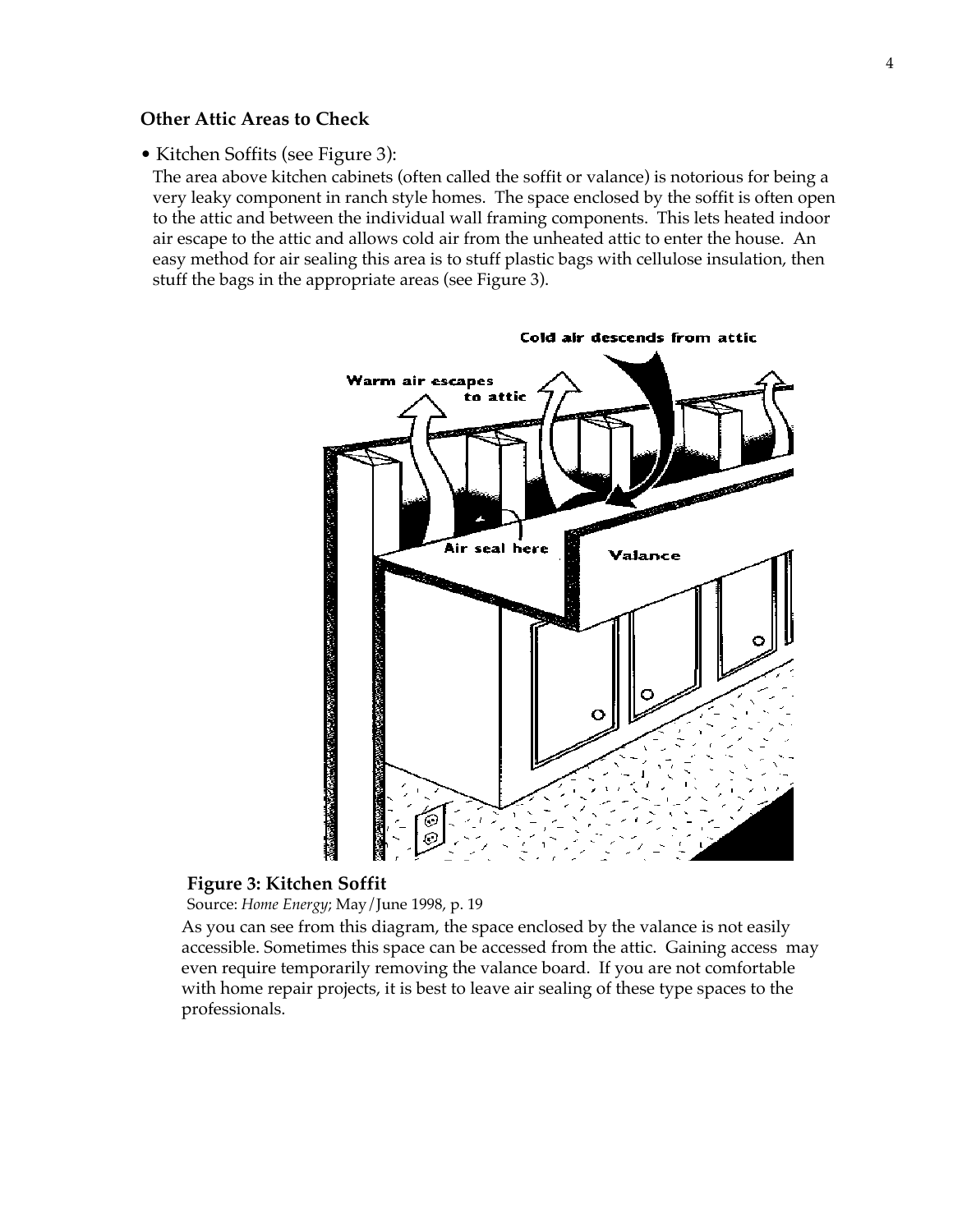#### **Ceiling light fixtures**

These are another common place where lots of warm air leaks from the house into the attic. If you have recessed lights that penetrate into an unheated attic, these penetrations are extremely leaky. But **be aware that you cannot safely air seal recessed light fixtures unless they are IC rated.** If your current recessed fixtures are not IC rated, consider having them replaced with UL-approved airtight IC rated recessed fixtures that meet ASTM-E283.

#### • **Whole house fan**

Use spray foam to seal around frame of whole house fan. Be careful not to block operation of louvers when you do this.



#### **Figure 4:** Attic to knee wall transitions Source: *Home Energy*; May/June 1998, p. 20

ASTM are the initials for the American Society for Testing and Materials. ASTM is a nonprofit interna-1 tional scientific and educational society that works to standardize specifications and methods of testing products and materials. When you see the ASTM initials on a product, it assures you that the product has been rigorously tested and found to perform as the manufacturer of that product claims.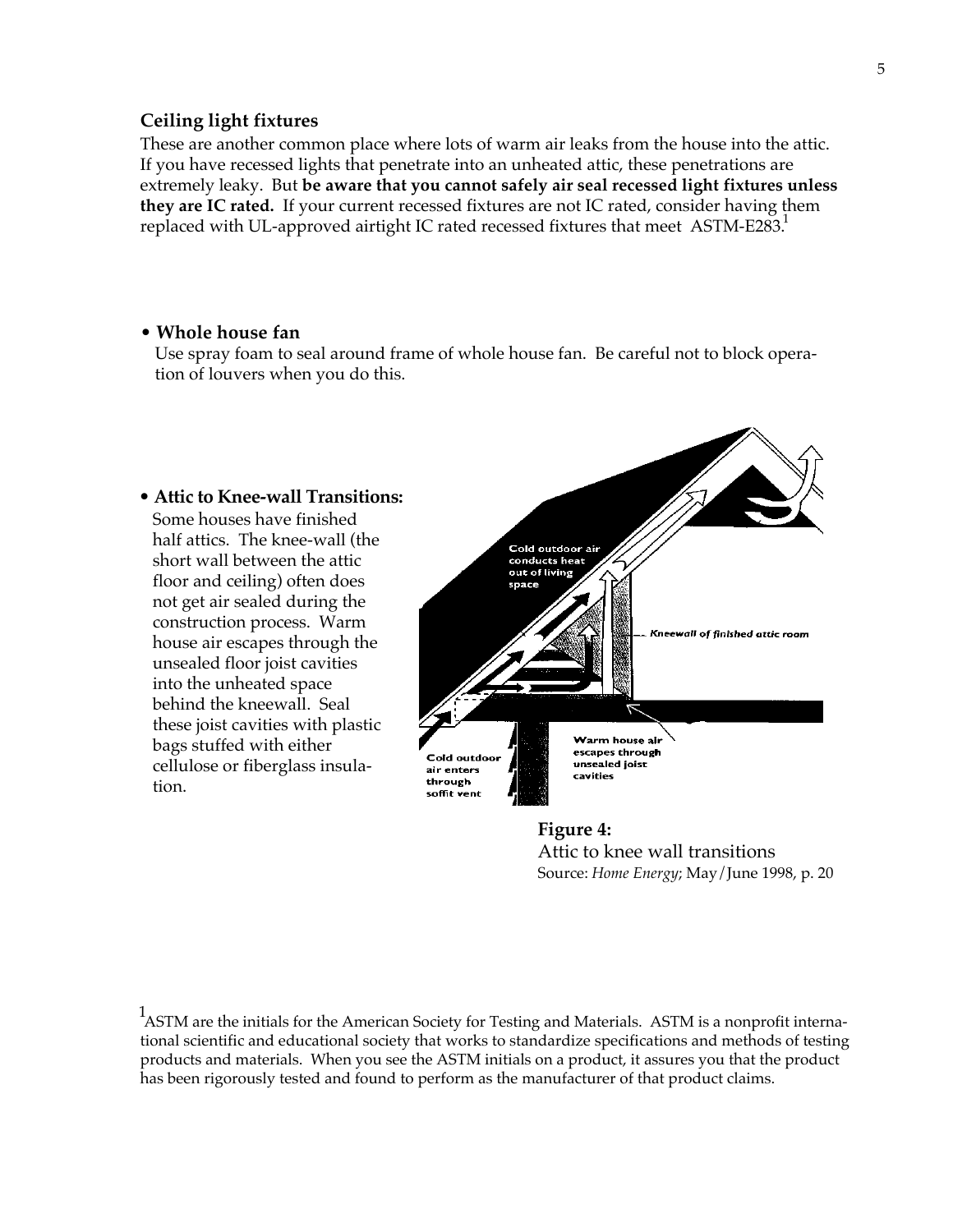#### **Areas to Check Between the First Floor and Basement or Crawlspace**

#### • **Areas where pipes and wires penetrate the floor**

Plumbers must cut a hole in the floor in order to install the bathtub drain. This hole seldom gets plugged during initial construction. Check the basement or crawlspace for plumbing and wiring penetrations. Seal holes with rigid insulation boards and spray foam.



**Figure 5**

The hole cut in the floor to allow for installation of tub drain seldom gets sealed during construction.

• **Rim joist area** (Figure 6)

The rim joist often gets overlooked when houses are initially constructed. The rim joist should be sealed and insulated in both heated and unheated basements and crawl spaces. Cut pieces of rigid foam insulation to fit between the floor joists. Push the rigid insulation snugly against the rim joist and then seal the edges around the rigid insulation with spray foam. Access this area from the basement or crawlspace.



**Figure 6:** Cut-away view of top of basement wall, looking down from first floor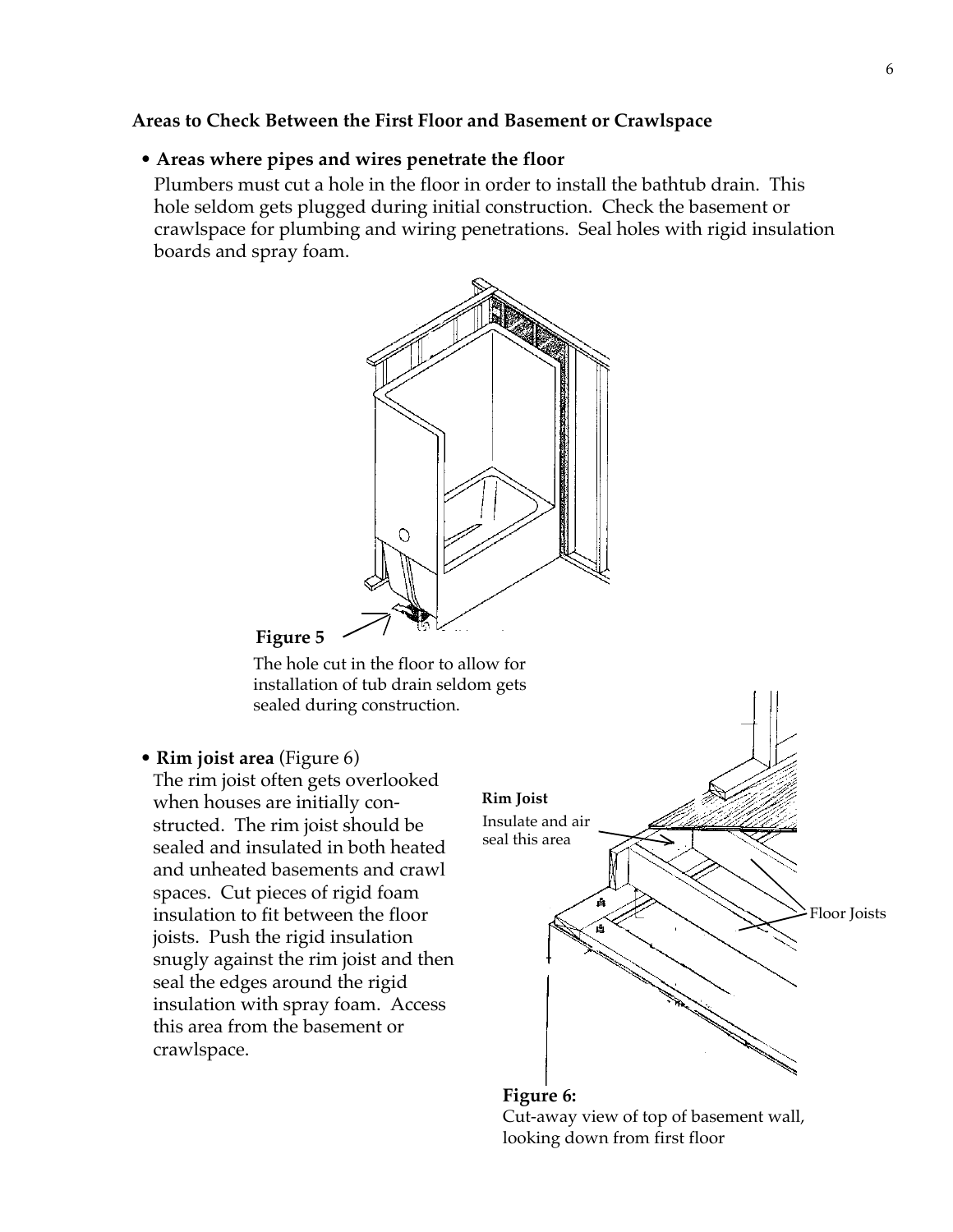#### **Other Areas To Check**

#### • **Cantilevered Floors**

Some houses have cantilevered floors. This simply means that the floor sticks out past the supporting wall below. Figure 7 illustrates a correctly sealed cantilever. The space between the overhanging floor joists has been blocked off with pieces of wood. Unfortunately many homes with cantilevered floors have not had this blocking installed and sealed. If you have cantilevered floors in your home you should make certain they have been properly sealed and insulated. First floor cantilevers can usually be checked from the basement. Second floor cantilevers are more difficult to check. They require removal of the exterior soffit covering in order to view the area between the floor joists.



#### • **Electrical switches and plugs**

Remove switch and plug covers on a cold day and check for air infiltration by suspending a thread near the outlet opening. If air infiltration is evident install foam seals (Figure 8) behind the cover plates (plug and switch seals are available at most home improvement stores).